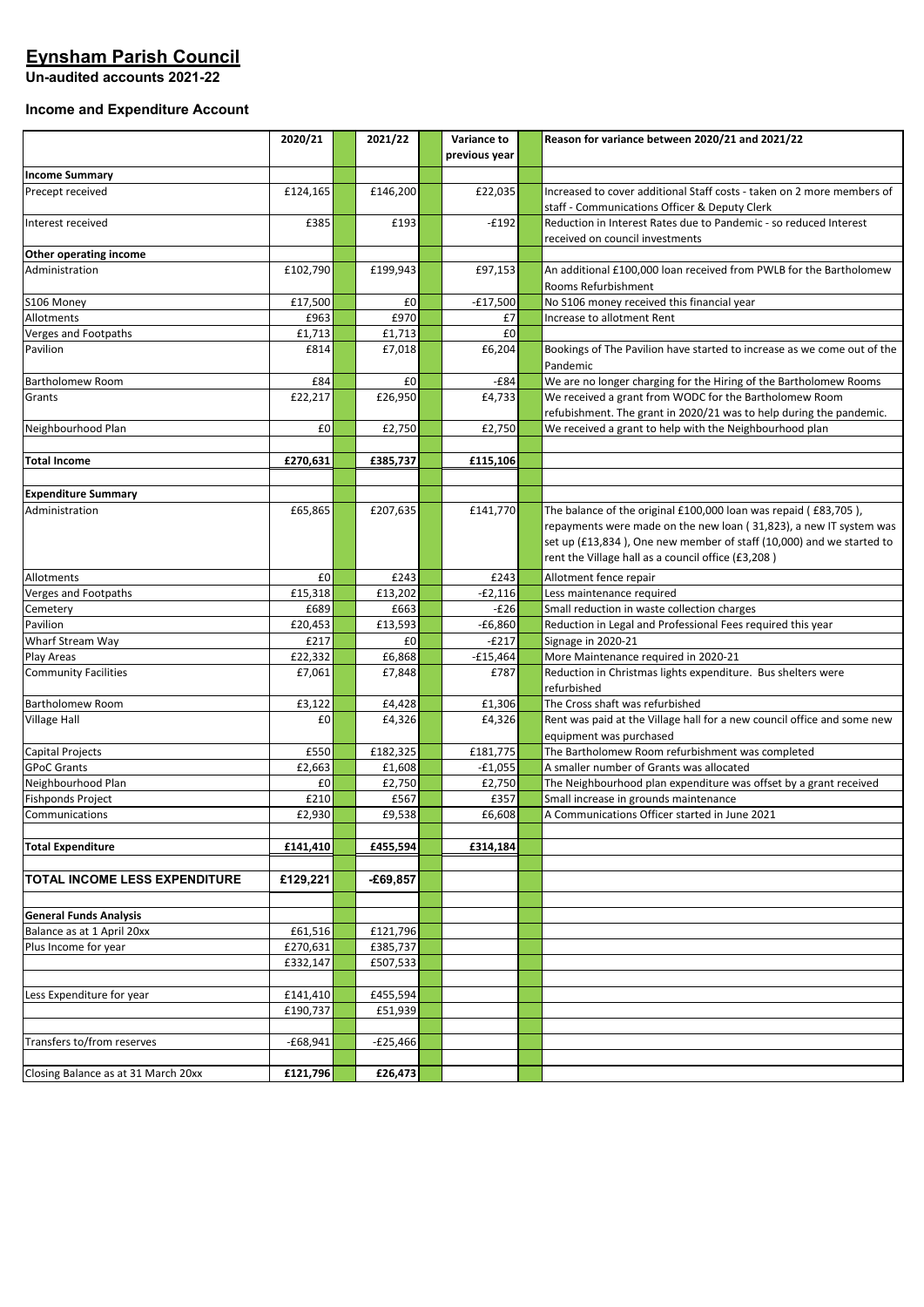## **Eynsham Parish Council**

**Un-audited accounts 2021/22**

# **Balance Sheet**

| £0        |         | £0        |         |
|-----------|---------|-----------|---------|
|           |         |           |         |
| £3        |         | £28       |         |
| £7,003    |         | £3,691    |         |
| £0        |         | £401      |         |
| £165,551  |         | £107,606  |         |
| £70,000   |         | £70,000   |         |
| £49,500   |         | £49,428   |         |
| £40       |         | £0        |         |
|           |         |           |         |
| £0        |         | $-E600$   |         |
| $-£1,667$ |         | -£7,666   |         |
| $-E879$   |         | $-E2,984$ |         |
| £0        |         | $-E210$   |         |
|           |         |           |         |
| £289,551  |         | £219,694  |         |
|           | 2020/21 |           | 2021/22 |

| <b>Represented by</b>                 |          |          |  |
|---------------------------------------|----------|----------|--|
| <b>General Reserve</b>                | £121,796 | £26,473  |  |
| <b>Community Reserve</b>              | £20,596  | £20,596  |  |
| <b>Pavilion Refurbishment Reserve</b> | £51,636  | £51,636  |  |
| <b>Street Furniture Reserve</b>       | £3,048   | £3,048   |  |
| Bartholomew Room Reserve              | £31,420  | £31,420  |  |
| <b>Communications Reserve</b>         | £3,596   | £3,596   |  |
| <b>Asset Renewal Reserve</b>          | £6,000   | £6,000   |  |
| Car Park Resurfacing Reserve          | £1,000   | £1,000   |  |
| Play Area Equipment                   | £13,693  | £13,693  |  |
| <b>Cemetery Reserve</b>               | £32,867  | £32,867  |  |
| <b>Fishponds Reserve</b>              | £3,898   | £3,898   |  |
| <b>Traffic Regulations Reserve</b>    | £0       | £23,335  |  |
| Bartholomew Room - Legal Fees Reserve | £0       | £1,000   |  |
| Website Split Reserve                 | £0       | £500     |  |
| <b>Community Grant Reserve</b>        | £0       | £631     |  |
|                                       |          |          |  |
|                                       | £289,551 | £219,694 |  |

This reduction in Assets is due to the repayment of the £100,000 loan which was received in the previous financial year